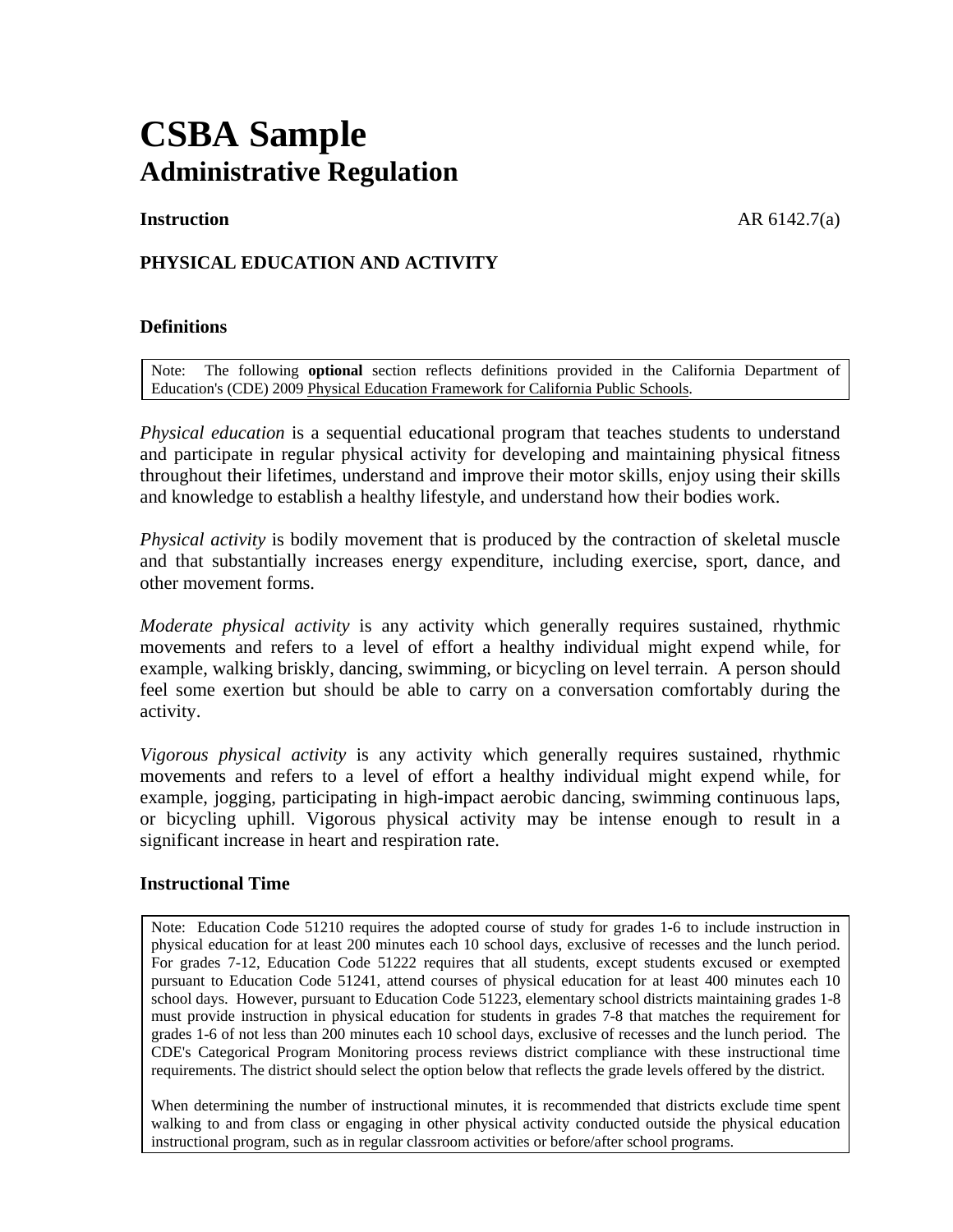# **OPTION 1: (Elementary Districts with any of Grades 1-8)**

Instruction in physical education shall be provided for a total period of time of not less than 200 minutes each 10 school days. (Education Code 51210, 51223)

# **OPTION 2: (High School Districts)**

Instruction in physical education shall be provided for a total period of time of not less than 400 minutes each 10 school days. (Education Code 51222)

# **OPTION 3: (Unified School Districts)**

Instruction in physical education shall be provided for a total period of time of not less than 200 minutes each 10 school days for students in grades 1-6 and not less than 400 minutes each 10 school days for students in grades 7-12. (Education Code 51210, 51222)

Note: The remainder of this section is for use by districts that maintain high schools. See the accompanying Board policy for information about the exemptions described in the following paragraphs.

Students in grades 10-12 who have been granted a two-year exemption pursuant to Education Code 51241(b) shall be offered a variety of elective physical education courses of not less than 400 minutes each 10 school days. (Education Code 51222)

Students in grades 10-12 who have been granted a two-year or permanent exemption from physical education pursuant to Education Code  $51241(b)(1)$  or (c) shall not be permitted to attend fewer total hours of courses and classes than they would have attended if enrolled in a physical education course. (Education Code 51241)

Students in a regional occupational program or center who are exempted from physical education pursuant to Education Code 52316 shall have a minimum school day of 180 minutes. (Education Code 52316)

#### *(cf. 6178.2 - Regional Occupational Center/Program)*

# **Monitoring Moderate to Vigorous Physical Activity**

Note: The following **optional** section may be revised to reflect district practice. See the accompanying Board policy for language establishing an expectation for students to be engaged in moderate to vigorous physical activity for 50 percent of physical education class/session time.

To monitor whether students are engaged in moderate to vigorous physical activity for at least 50 percent of physical education class or session time, the Superintendent or designee may: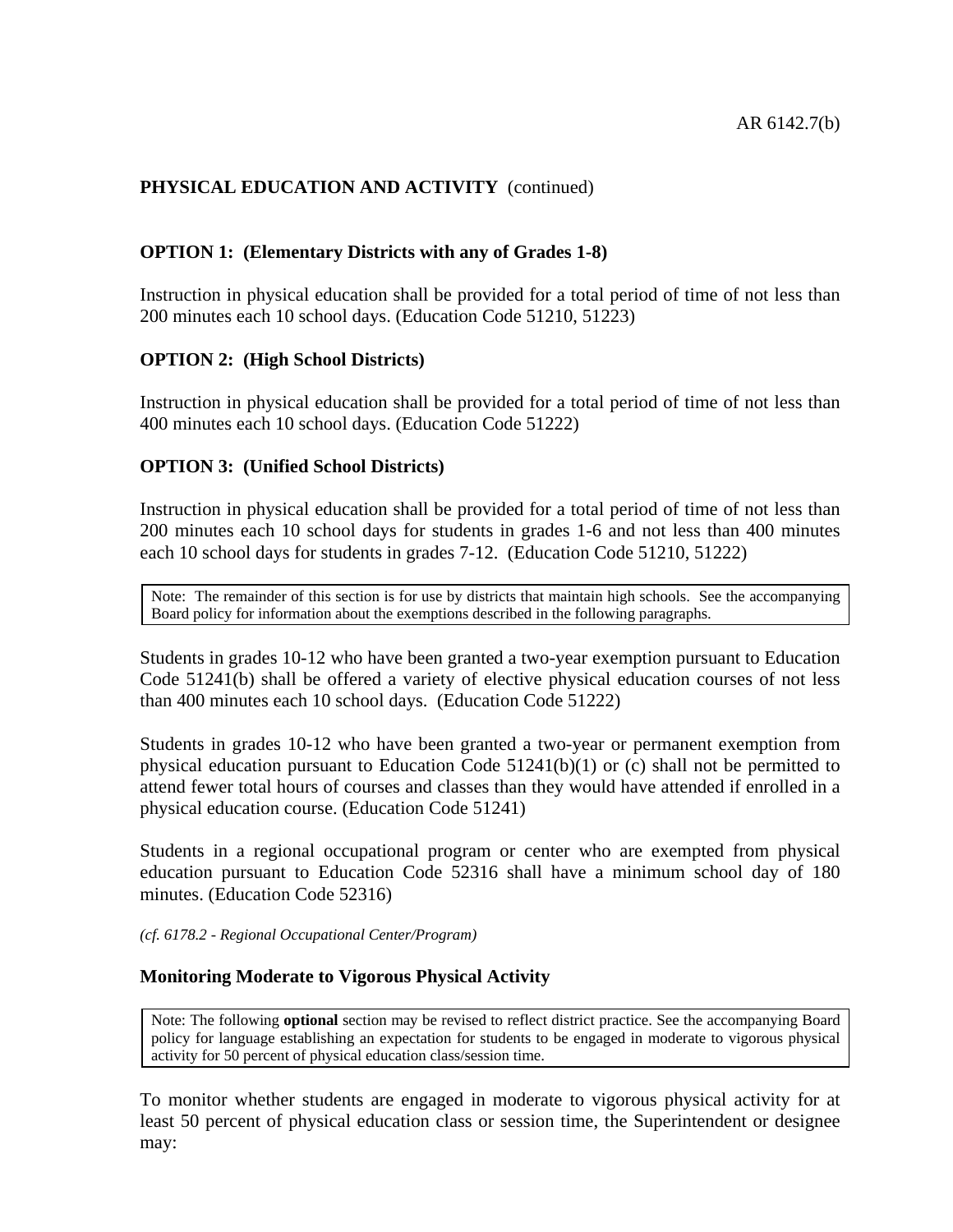- 1. Develop methods to estimate the amount of time students spend in moderate to vigorous physical activity or the number of students who are inactive during physical education classes
- 2. Provide physical education teachers with staff development, self-monitoring tools, stopwatches, and/or heart rate monitors to assist them in planning and assessing the level of activity in their classes

*(cf. 4115 - Evaluation/Supervision)* 

### **Physical Fitness Testing**

Note: Education Code 60800 requires districts to administer a physical fitness test to students in grades 5, 7, and 9. The State Board of Education has designated FITNESSGRAM as the required physical fitness test. Pursuant to 5 CCR 1041, this requirement also applies to students who attend schools that are on a block schedule and students who may not be enrolled in physical education classes during the annual assessment window.

The following paragraph should be modified to reflect grade levels offered by the district. In addition, if the district has chosen to administer the test in any of grades 10-12 (see accompanying Board policy), the following paragraph should be modified accordingly.

During the annual assessment window between the months of February through May, students in grades 5, 7, and 9 shall be administered the physical fitness test designated by the State Board of Education. (Education Code 60800; 5 CCR 1041)

*(cf. 6162.5 - Student Assessment)* 

The Superintendent or designee may provide a make-up date for students who are unable to take the test based on absence or temporary physical restriction or limitations, such as students recovering from illness or injury. (5 CCR 1043)

Note: The following paragraph is **optional**. 5 CCR 1043.4 authorizes, but does not require, the district to designate a physical fitness test coordinator. If the district chooses to designate a test coordinator, his/her duties must include those described in 5 CCR 1043.4.

On or before November 1 of each school year, the Superintendent may designate an employee to serve as the district's physical fitness test coordinator and so notify the test contractor. The test coordinator shall serve as the liaison between the district and California Department of Education for all matters related to the physical fitness test. His/her duties shall be those specified in 5 CCR 1043.4, including, but not limited to, overseeing the administration of the test and the collection and return of all test data to the test contractor. (5 CCR 1043.4)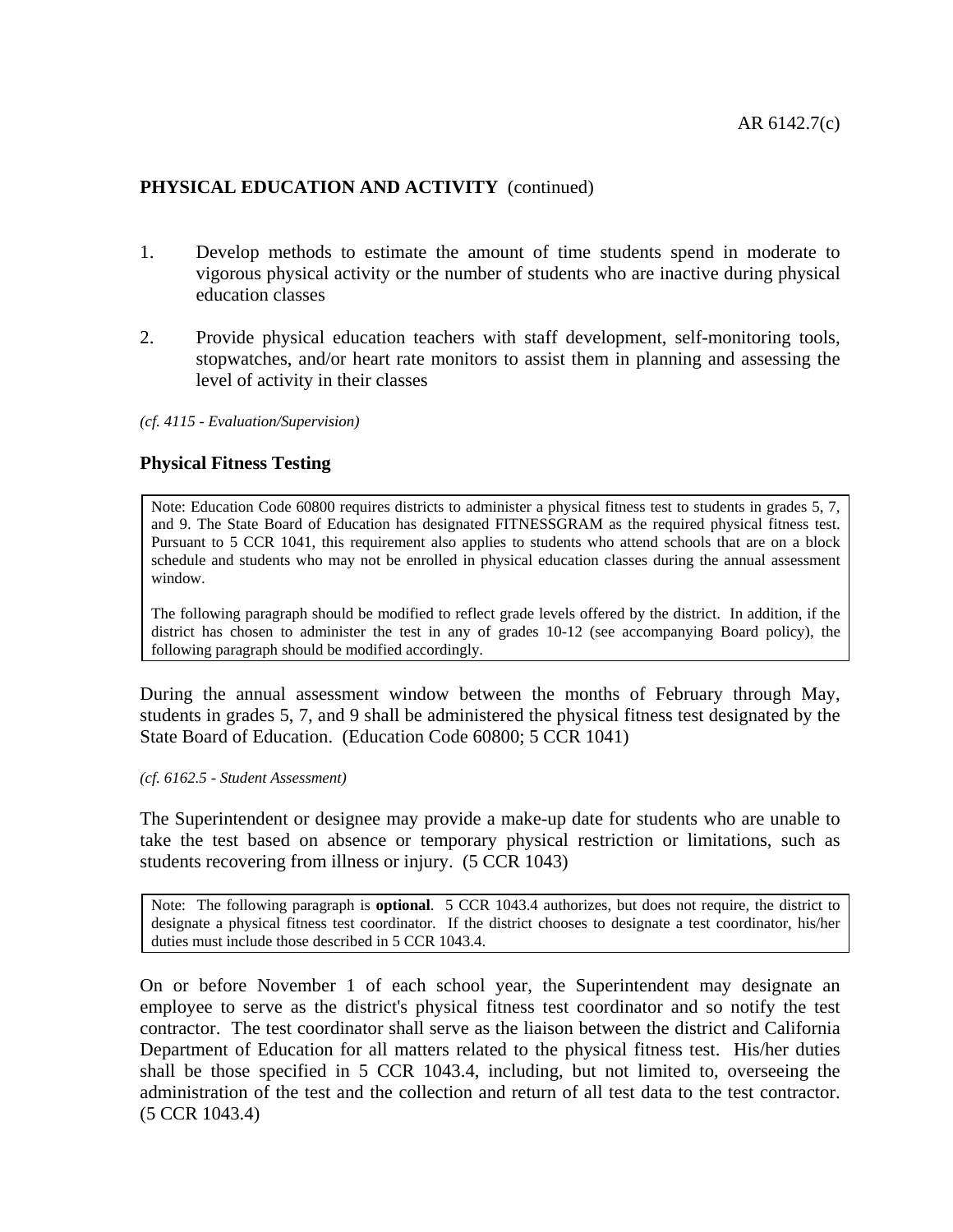Students shall be provided with their individual results after completing the physical performance testing. The test results may be provided in writing or orally as the student completes the testing and shall be included in his/her cumulative record. (Education Code 60800; 5 CCR 1043.10, 1044)

*(cf. 5125 - Student Records)* 

Note: The following paragraph is **optional**.

Each student's test results shall also be provided to his/her parents/guardians.

The Superintendent or designee shall report the aggregate results of the physical fitness testing in the annual school accountability report card required by Education Code 33126 and 35256. (Education Code 60800)

*(cf. 0510 - School Accountability Report Card)* 

#### **Testing Variations**

All students may be administered the state's physical fitness test with the following test variations: (5 CCR 1047)

- 1. Extra time within a testing day
- 2. Test directions that are simplified or clarified

All students may have the following test variations if they are regularly used in the classroom: (5 CCR 1047)

- 1. Audio amplification equipment
- 2. Separate testing for individual students provided that they are directly supervised by the test examiner
- 3. Manually Coded English or American Sign Language to present directions for test administration

Students with a physical disability and students who are physically unable to take all of the test shall undergo as much of the test as their physical condition will permit. (Education Code 60800; 5 CCR 1047)

Students with disabilities may be provided the following accommodations if specified in their individualized education program (IEP) or Section 504 plan: (5 CCR 1047)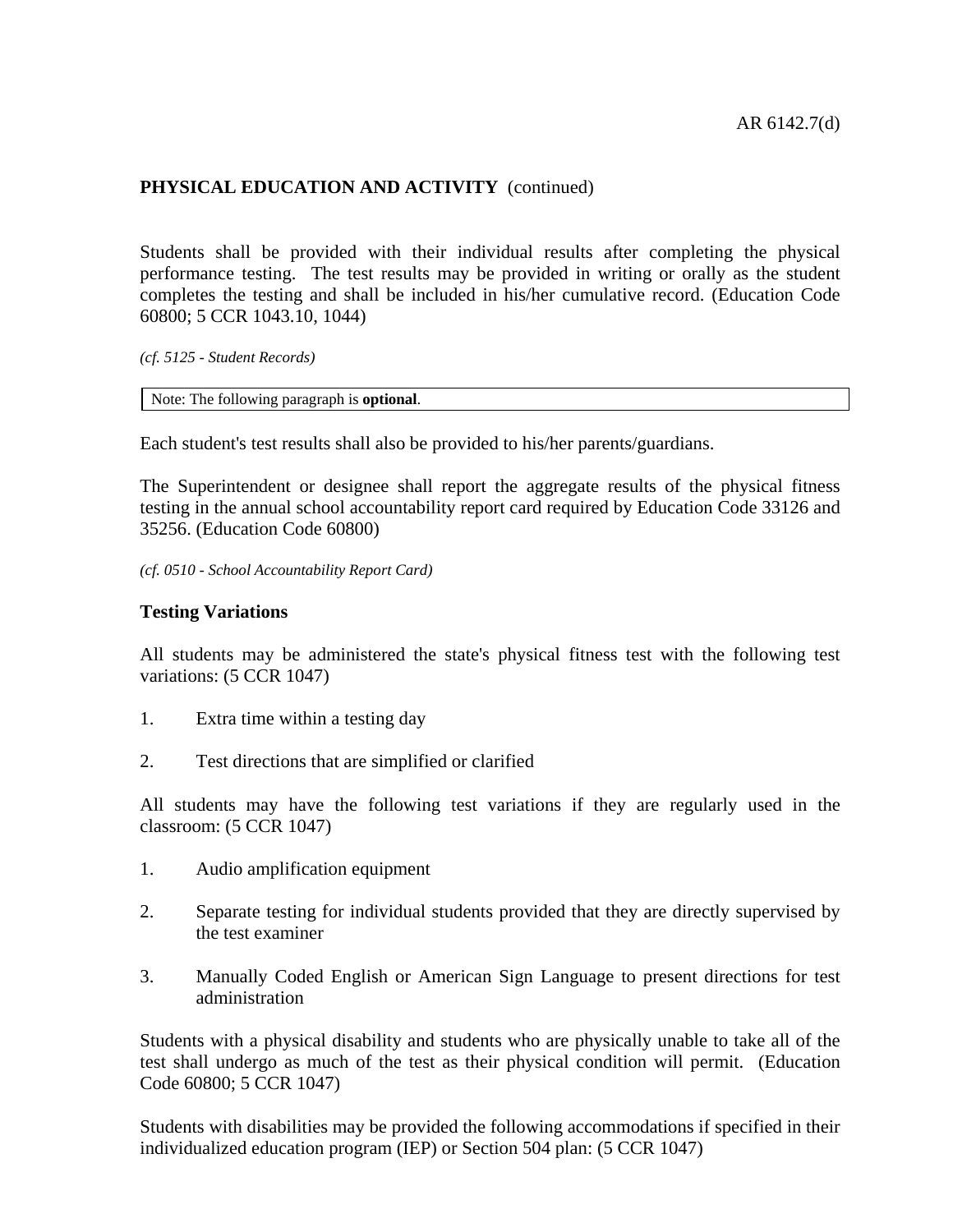- 1. Administration of the test at the most beneficial time of day to the student after consultation with the test contractor
- 2. Administration of the test by a test examiner to the student at home or in the hospital
- 3. Any other accommodation specified in the student's IEP or Section 504 plan for the physical fitness test

*(cf. 6159 - Individualized Education Program) (cf. 6164.6 - Identification and Education Under Section 504)* 

Identified English learners may be allowed the following additional test variations if regularly used in the classroom: (5 CCR 1048)

- 1. Separate testing with other English learners, provided that they are directly supervised by the test examiner
- 2. Test directions translated into their primary language, and the opportunity to ask clarifying questions about the test directions in their primary language

# **Additional Opportunities for Physical Activity**

Note: The following **optional** section may be revised to reflect district practice. Item #1 below should be modified or deleted by districts that do not maintain elementary schools.

The Superintendent or designee shall implement strategies for increasing opportunities for physical activity outside the physical education program, which may include, but not be limited to:

1. Training recess and lunch supervisors on methods to engage students in moderate to vigorous physical activity

*(cf. 1240 - Volunteer Assistance) (cf. 4231 - Staff Development) (cf. 5030 - Student Wellness)* 

- 2. Encouraging teachers to incorporate physical activity into the classroom
- 3. Establishing extracurricular activities that promote physical activity, such as school clubs, intramural athletic programs, dance performances, special events, and competitions
- *(cf. 6145 Extracurricular and Cocurricular Activities) (cf. 6145.5 - Student Organizations and Equal Access)*